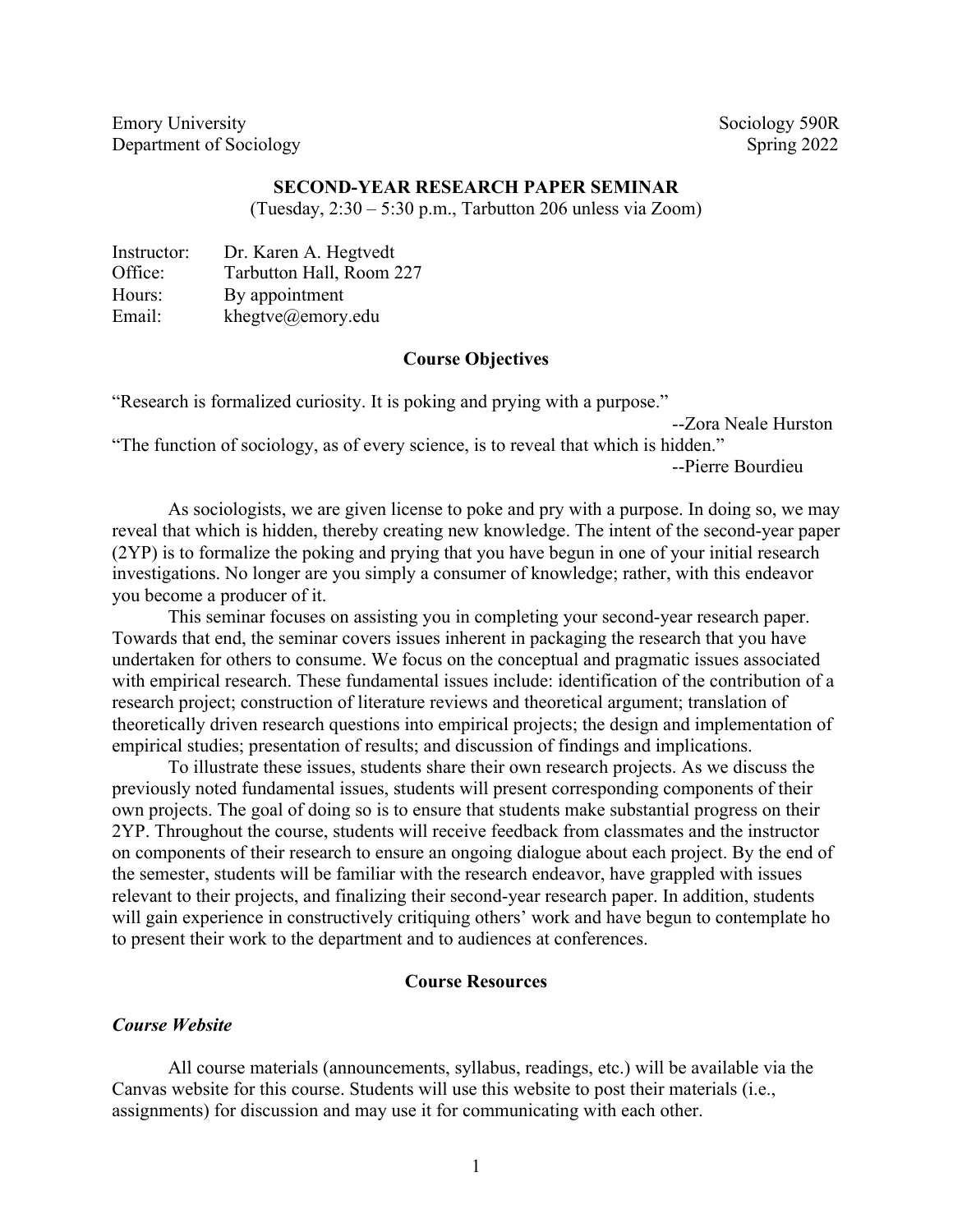#### *Your Advisors*

As you work on your 2YP, it is critically important to **keep your advisors in the loop**. You should have a main advisor and a second reader. Their expertise on your chosen topic will certainly exceed mine. While I can direct you in shaping the contribution of your paper, the structure of your literature review, the cogency of your theoretical argument, the completeness of your methodology, the clarity of your results presentation, and the completeness of your discussion, rely on your advisors for substantive issues and advice. You can ask your main advisor to read components of your papers as they are completed (and commented on by members of this class). Feedback from your main advisor certainly should be incorporated into the final paper as well. I will also liaise with advisors as necessary to ensure that you are making necessary progress.

#### *Jones Program in Ethics*

This course will touch upon several aspects of issues related to the responsible conduct of research. The Laney Graduate School's Jones Program in Ethics (JPE) is an integral part of the curriculum of doctoral programs at Emory. Both required elements of the program and unique events can be found on the JPE website. The syllabus highlights parts of the course relevant to the JPE curriculum.

## *Emory Writing Center*

The mission of the Emory Writing Center is to support the development of writers of all levels, across all disciplines. A representative of the Writing Center will visit the class early in the semester to talk about writing research papers. If you feel the need for help with your writing as you are developing sections of your paper, please take advantage of the resources of the Writing Center. Students in the past have found their assistance very helpful.

#### *Accessibility*

Students with accessibility needs should contact us at the beginning of the semester and we will discuss necessary arrangements. The Emory Office of Accessibility Services (404-727-9877) can provide further information.

#### *ASA Style Guide*

Although I recognize that you may be submitting your manuscripts to outlets other than those published by the American Sociological Association, as sociologists you should all be familiar with the ASA style. The "Guide" is a small book (Style Guide, sixth edition) available for purchase. You can, however, get Quick Tips for ASA Style.

#### *Pandemic Allowances*

With the late December announcement of opening spring 2022 using a remote teaching format, we will meet via Zoom January 11, 18, 25, and because I will be out of town, February 1. I recognize that this is not ideal, but I am hopeful that our online classroom community can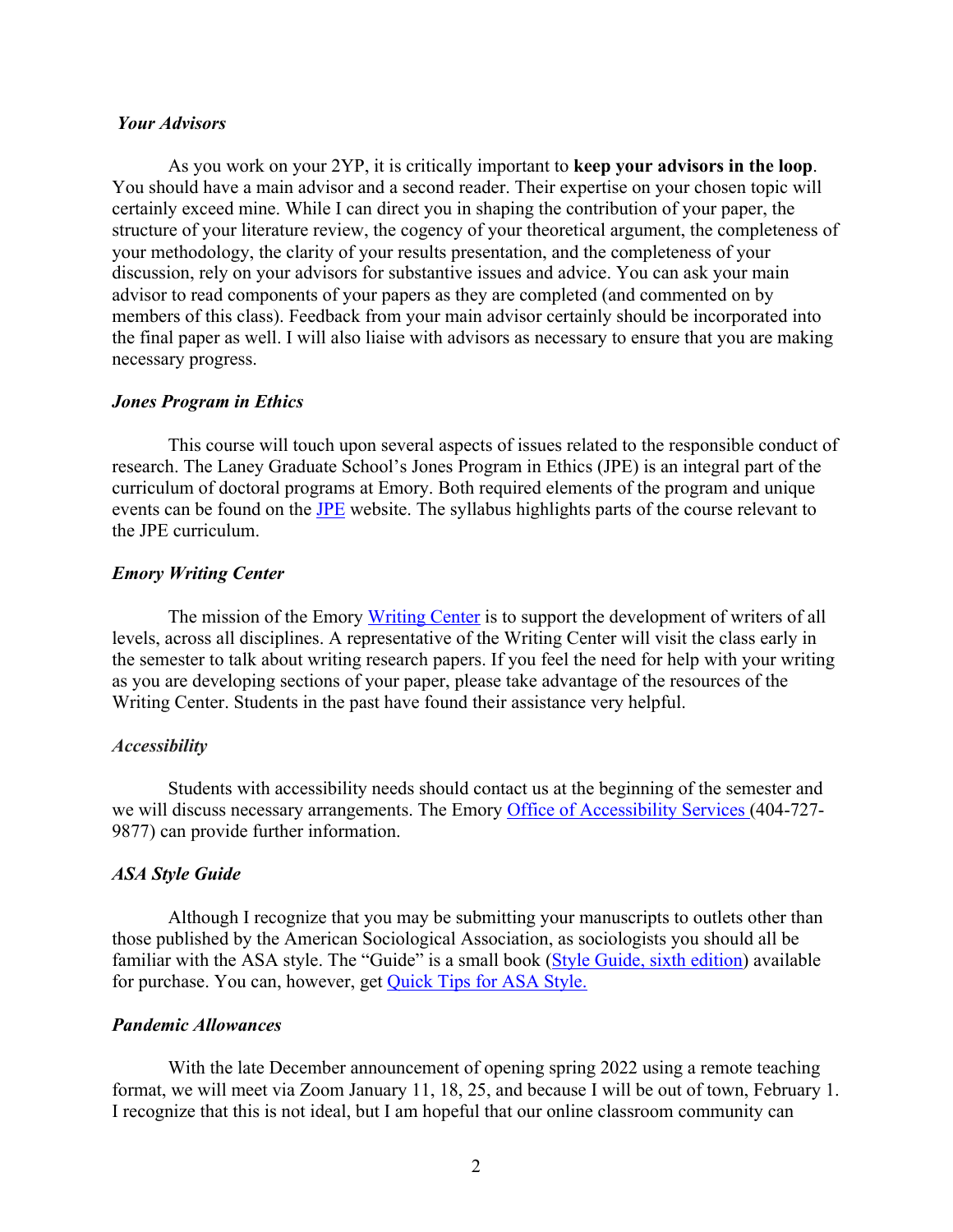thrive regardless of the delivery method. It did so last year when the entire semester was online. All "virtual" sessions will be synchronous, but we will build in breaks, as necessary, to prevent Zoom fatigue. Each class session will unfold as if we are meeting in-person in Tarbutton 206. (I even have pictures of the seminar room, should you want to use one as a backdrop to pretend that we are all in the same room together!) Thus, you will not have any asynchronous materials to complete (outside of the activities required to move your 2YPs forward).

I recognize that your situation regarding health, housing, or other matters may affect your ability to participate in class. Please contact the appropriate Emory student support organizations at the first sign of illness (see Emory coronavirus FAQ) or other problems and then reach out to me as soon as feasible. It is easier for me to address your needs if I know about them as soon as they arise. My goal is to do what I can to help you succeed in this course despite the constraints of the pandemic.

#### **Course Requirements**

### 1. Attendance

You are, of course, expected to attend (whether in person or via Zoom) class regularly. I know that Zoom meetings can be enervating and empathize with the desire to switch off the webcam on your computers. Please refrain from doing so, given the size of this class! Talking to black boxes with white names emblazoned on them or simply still-life pictures of your smiling faces will detract from the sense of community this course engenders. (Please contact me privately if your circumstances are such that you do not have the technical capacity to use your webcam).

If you should foresee missing a class session due to illness, please notify me so that we do not delay the start of class waiting for you. Missing more than two class sessions (for reasons other than illness) may jeopardize your grade for the class.

## 2. Participation

Everyone is expected to participate in this workshop style seminar. Active participation, of course, requires adequate preparation. Students must read the assigned materials before class and develop their own assessment of the material. Such careful preparation ensures greater quality in class discussion. The weekly reading material will often include the work of classmates, as described below. Class discussion should be both informed and respectful.

#### 3. Readings

Given that this is neither a methodology nor a theory course, the readings are geared toward helping students as they complete their own research. As a result, the readings fall into three broad categories: 1) reflection pieces on different aspects of graduate training and research; 2) empirical articles from which we will focus on specific aspects or sections; and 3) sections of your own research papers. Additionally, as this is a "how to" workshop class in many respects, online guides summarize much writing on the topics we will cover. As noted in some sections below, the University of Southern California library has put together useful materials for writing in the social sciences: http://libguides.usc.edu/writingguide/purpose.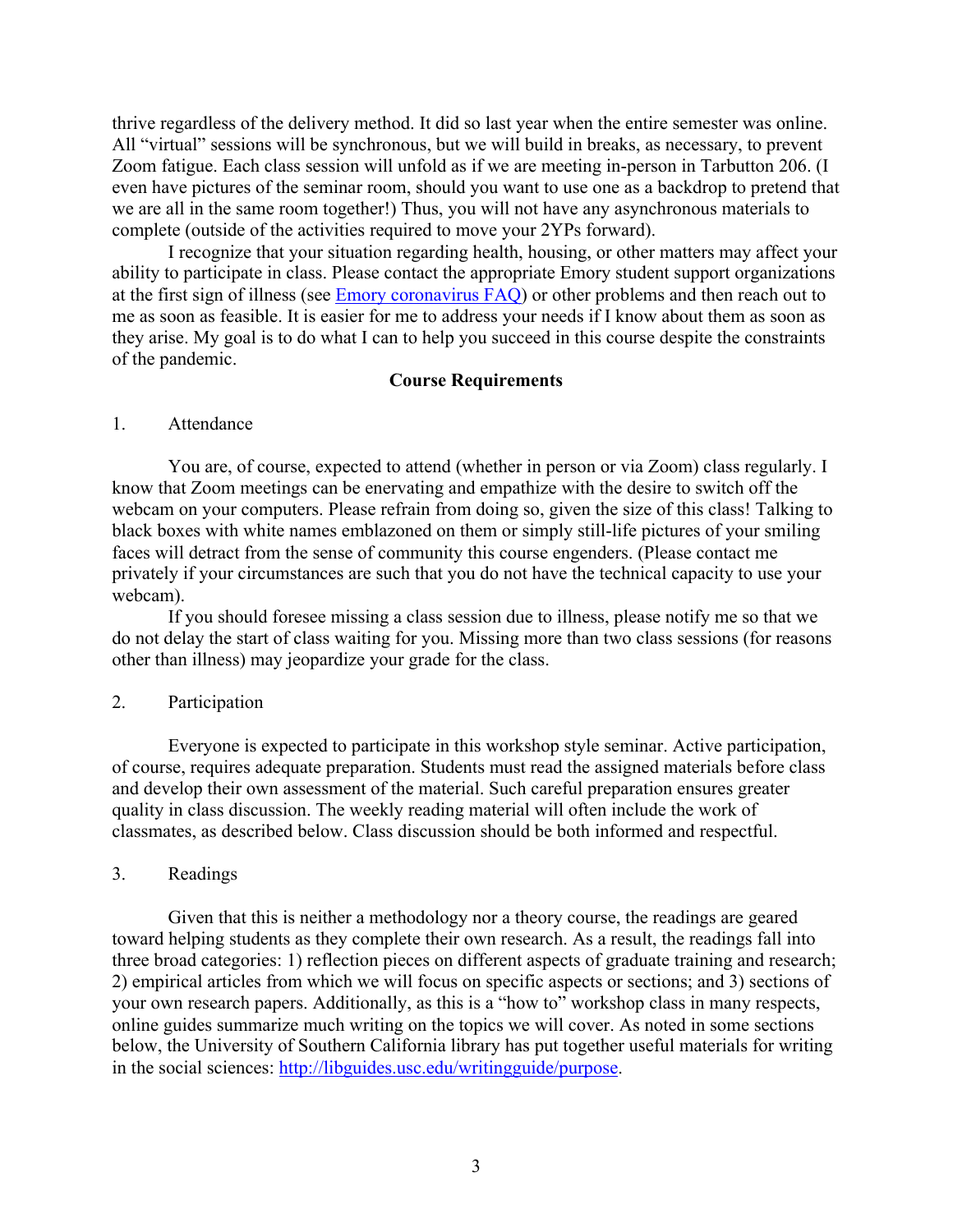## 3. In-Class Presentations of Paper Sections

For most class sessions, students will present some draft section of his or her research paper in class: introduction, literature review, methods, findings, and discussion. **Students should post their files (in Word, not PDFs) to Canvas by noon on the Monday prior to the class meeting when the assignment is due.** (For example, if the syllabus indicates a due date of February 8, the Word document must be posted by February 7 to allow time for class members to review. If we discover that 24 hours in advance of class is an insufficient amount of time to allow review, we will shift to a Sunday deadline.) Please **label all your files** with your surname, followed by a description of the content, e.g., Hegtvedt, Outline, and be sure to also **put your name on the actual paper** (section) you are posting! Advisors are welcome to attend sessions when their student presents a critical part of his or her paper. We will set a schedule and determine the structure for these presentations early in the semester.

#### 4. Critiques

Other students will serve as reviewers for their peers' presentations and paper sections. In the course of class discussion, students can raise questions, explore ideas, and express misgivings. The goal is to provide **constructive criticism** that ensures improvement of the paper. While most of the critiques will be delivered orally, sometimes reviewers will be asked to offer written critiques (e.g., in the form of marginalia on a paper or a list of summary comments). (I will routinely provide written feedback on your documents). We will determine: 1) who will act as reviewers for others (in a class of four, it might make sense for each of you to read everyone else's work) and 2) which critiques should be in writing. Composing written critiques facilitates the learning of skills necessary for reviewing journal submissions.

#### 5. Presentations and Final Paper

As part of the 2YP requirements, each student must present their  $2<sup>nd</sup>$  year paper projects to the department. These are typically **20-minute presentations** (including 5-minutes of discussion). In 2021, students from spring 2020 presented via Zoom over graduate recruitment weekend. We intend to replicate that procedure for recruitment weekend 2022, with the spring 2021 students presenting either in-person, or via Zoom, depending on what pandemic accommodations are in place. Thus, it is likely that your 2YP presentations will be in February 2023, though you will practice preliminary presentations at the end of this semester in class.

Students will need to submit a **nearly complete version of their papers by Tuesday, May 3, midnight** via the Canvas course website. Although this paper may not be the final version of the paper you will submit to fulfill the graduate program's research paper requirement, it should be a version that incorporates the feedback received throughout the semester and thereby represents significant movement towards completion of this requirement.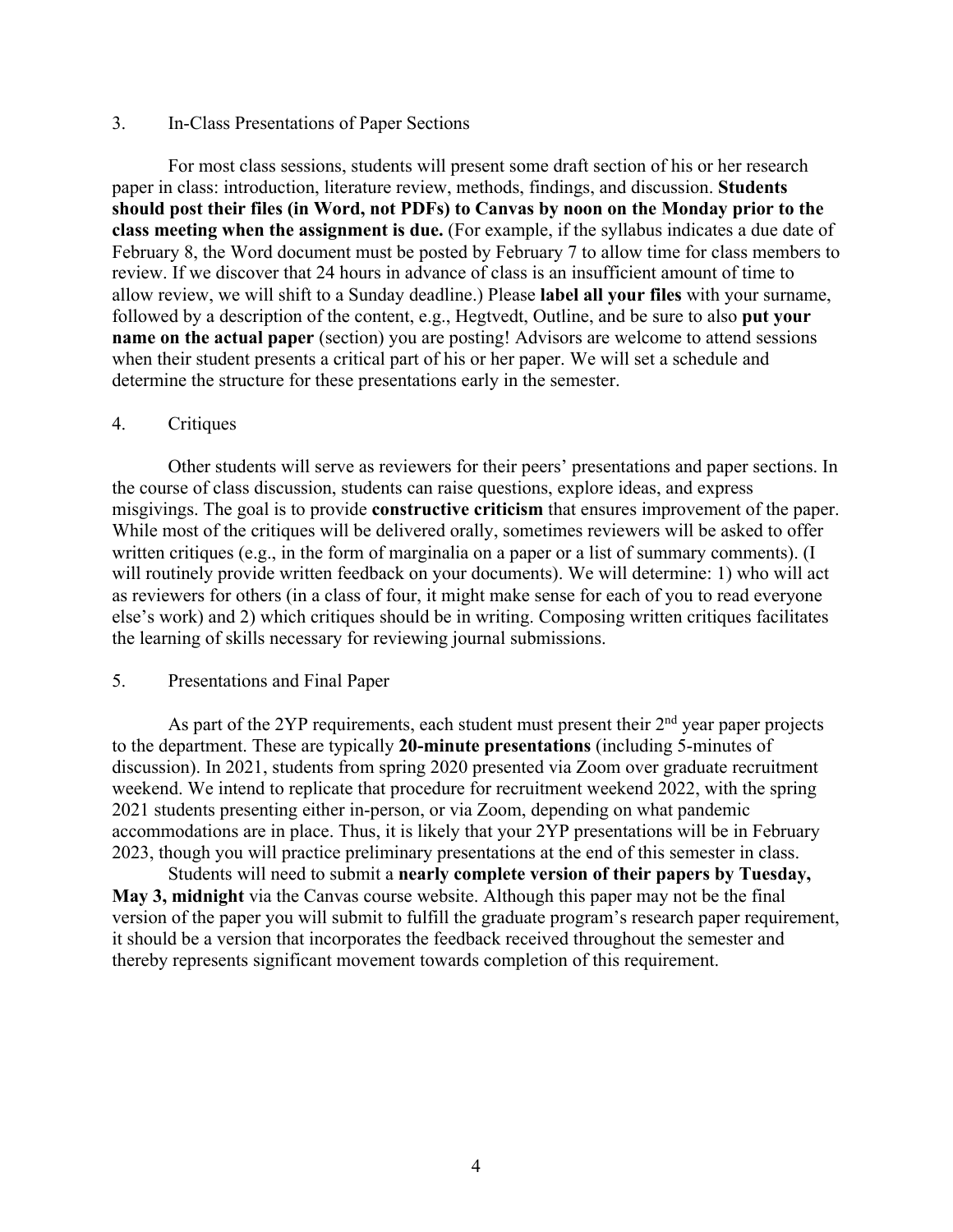## 6. Assignments and Grading

The table below outlines the due dates for all course assignments and the 2YP requirement. Know, however, that I consider **flexibility** as a hallmark of this course, especially given its size. Thus, as necessary, we might adjust some of the due dates of the course assignments as the semester progresses.

All final grades will take the form of either "Satisfactory" or "Unsatisfactory." If students meet the above requirements responsibly, they will receive "Satisfactory."

| <b>Summary of Assignments</b>                   | <b>Tentative 2022 Due Dates</b> |
|-------------------------------------------------|---------------------------------|
|                                                 | (submit date/present date)      |
| "Mentor text" for research paper                | January 17/18                   |
| Outline of research paper                       | January 24/25                   |
| "Eleven sentences"                              | January 31/February 1           |
| 2YP Requirement Form, part 1                    | February 8                      |
| Introduction                                    | February 7/8                    |
| Literature review, theory, hypotheses           | February 21/22                  |
| Methods                                         | March 14/15                     |
| <b>Results</b>                                  | April 4/5                       |
| Discussion                                      | April 11/12                     |
| Paper draft & preliminary presentation slides   | April 18/19                     |
| Presentation to department                      | February 2023                   |
| Final course paper                              | May 3                           |
| 2YP requirement: approval by advisor $&$ reader | December 31                     |
| 2YP requirement: submission to a journal        | June 30, 2023                   |

# 7. Timely Completion of 2YP Requirement

This course is only one element of the 2YP requirement. On page 9 of the Graduate Handbook you will find descriptions of and completion dates for other parts of the requirement (beyond this class). The main advisor and the second faculty reader must approve a student's paper by December 31 of the third year. Approval signals that the substance and quality of the paper indicate good promise for eventual publication in a refereed journal in sociology or a related field. The paper must be submitted for publication to a refereed journal by June 30 of the third year. Completion of these steps are key markers of adequate progress in the program. A form, attached to the end of this syllabus and found in the Handbook as Appendix 4, should be completed as each component of the requirement unfolds. (You will turn in a copy of the first component of the requirement―identifying the project title, main advisor, secondary reader―by February 8. I will make sure that the graduate program coordinator, Pat Hamilton, gets a copy.)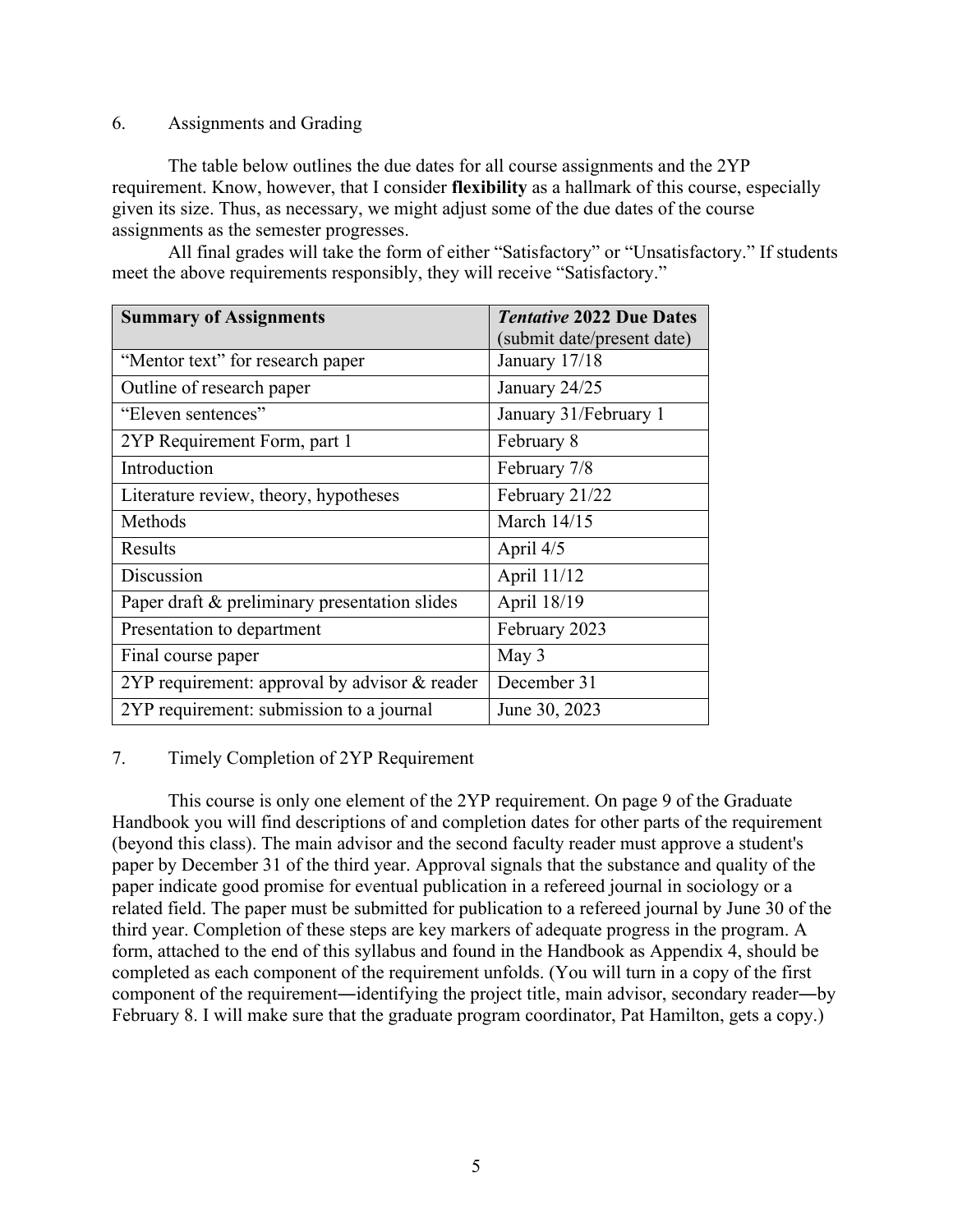#### **Course Outline**

Most weeks, students will present assignments pertaining to materials covered in a previous week. For each date below, I describe the content of the class session and note the related assignment (and due date) for a subsequent session. For example, we discuss writing of an "introduction," then students write their introductions, which the class reviews one or two weeks later.

**January 11: via Zoom**  *Overview of the Course, Synopses of Research Papers, Academic Writing*

*Presentation: Overview of intended research projects Assignment: Select a key published article/chapter to guide the creation of a manuscript from your research project. A "mentor text" serves as model to emulate in crafting your own empirical manuscript within your substantive domain.* (Jan. 18)

"Research Paper Requirement" section of the Department of Sociology's Graduate Handbook.

**January 18: via Zoom**  *The Graduate Experience and Research Paper Outline* (JPE: Collaboration, Mentoring)

*Presentation: "Mentor text" guiding your research paper Assignment: Outline of research paper* (Jan. 25)

- Adler, Patricia A. and Peter Adler. 2005. "The Identity Career of the Graduate Student: Professional Socialization to Academic Sociology." *The American Sociologist* 36:11-27.
- Burawoy, Michael. 2005. "Combat in the Dissertation Zone." *The American Sociologist* 36:43- 56.
- Calarco, Jessica M. 2020. *A Field Guide to Grad School: Uncovering the Hidden Curriculum* (pp. 177-94 "Writing about Your Research)*.* Princeton: Princeton University Press.

**January 25: via Zoom** *Exploring Your Data and "Eleven Sentences"* 

*Presentations: Outline of research paper* 

*Assignment: Play with your data and write "Eleven sentences" to guide composition of your argument* (Feb.1)

- Singh, Anneliese A. and Lauren Lukkarila. 2017. *Successful Academic Writing* (pp. 167-86) "Grounding Your Voice in the Literature"). NY: The Guilford Press.
- Petersen, James C. 2017. "Writing Sociology, Personal Reflections on What the Arts Can Teach Us." *The American Sociologist* 48:208-14.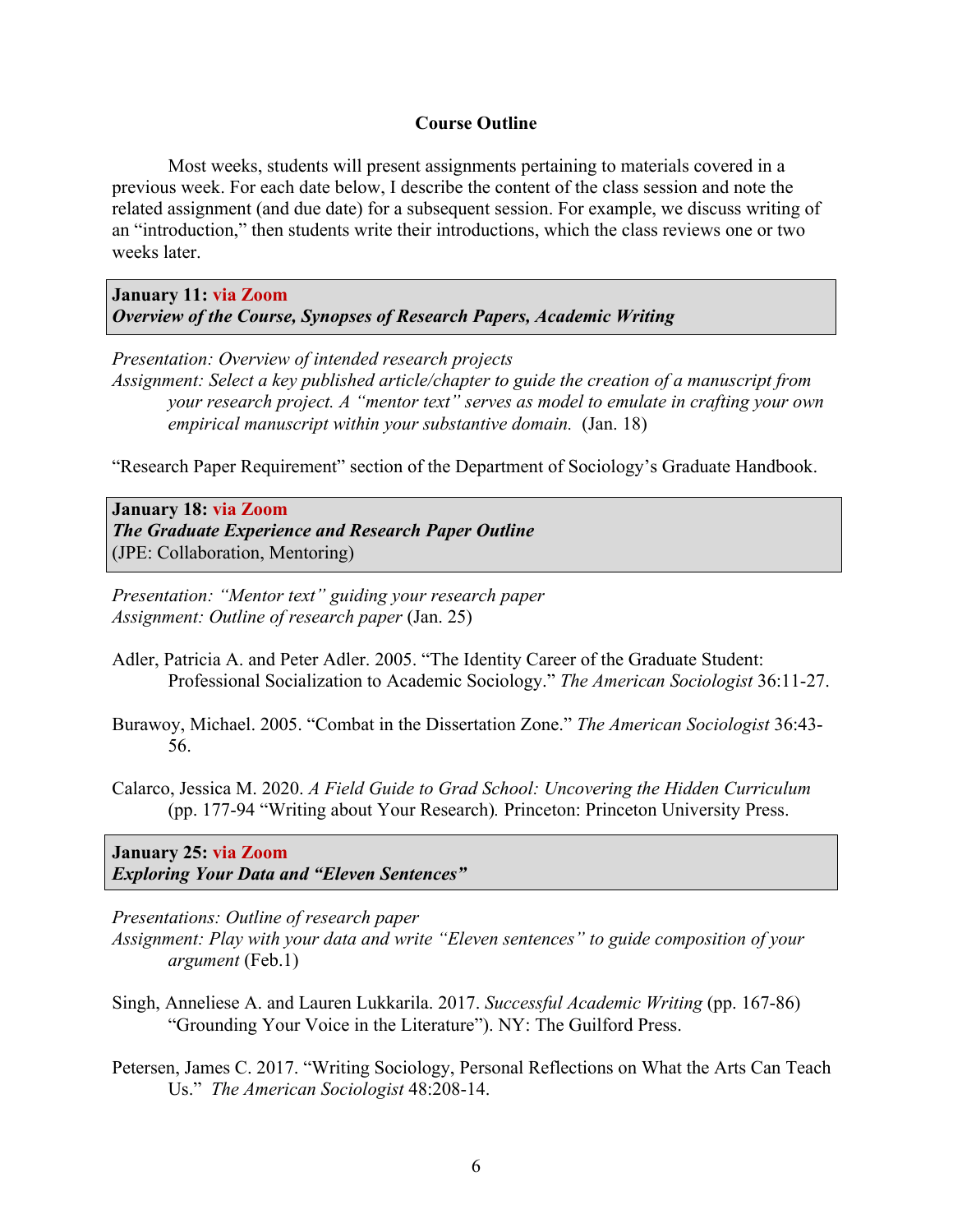**February 1: via Zoom** *Writing an Introduction and Framing the Paper* 

*Presentations: What you learned from your data and "Eleven sentences" Assignment: Complete 2YP Requirement Form* (Feb. 8) *Assignment: Composition of introduction to research paper* (Feb. 8)

http://libguides.usc.edu/writingguide/introduction

- Singh, Anneliese A. and Lauren Lukkarila. 2017. *Successful Academic Writing* (pp. 186-92) "Grounding Your Voice in the Literature"). NY: The Guilford Press.
- Calarco, Jessica M. 2020. *A Field Guide to Grad School: Uncovering the Hidden Curriculum*  (pp. 194-211 "Writing about Your Research")*.* Princeton: Princeton University Press. (refer to her "formulas" as you construct sections of your papers)
- Lareau, Annette. 1987. "Social Class Differences in Family-School Relationships: The Importance of Cultural Capital." *Sociology of Education* 60:73-85. (to first main heading)
- Correll, Shelley J. 2004. "Constraints into Preferences: Gender, Status, and Emerging Career Aspirations." *American Sociological Review* 69:93-113. (to first main heading)

# **February 8:**  *Building an Argument I: Literature Review*

*Presentations: Introduction to research paper Assignment: Composition of background sections and argument* (February 22)

Howard Aldrich, "Using the Literature in Your Writing: Interpretive Notes, Not Summaries." http://howardaldrich.org/2015/12/using-the-literature-in-your-writing-interpretive-notes-notsummaries/

Singh, Anneliese A. and Lauren Lukkarila. 2017. *Successful Academic Writing* (pp. 192-97) "Grounding Your Voice in the Literature"). NY: The Guilford Press.

Correll 2004 (up to "Status Beliefs")

Lareau 1987 (up to "Research Methodology")

# **February 15:**

*Building an Argument II: Theorizing and Hypotheses* 

*Presentations: None; discuss progress on background sections Continuing Assignment: Composition of background sections and argument* (February 22)

Correll 2004 (up to "The Experiment")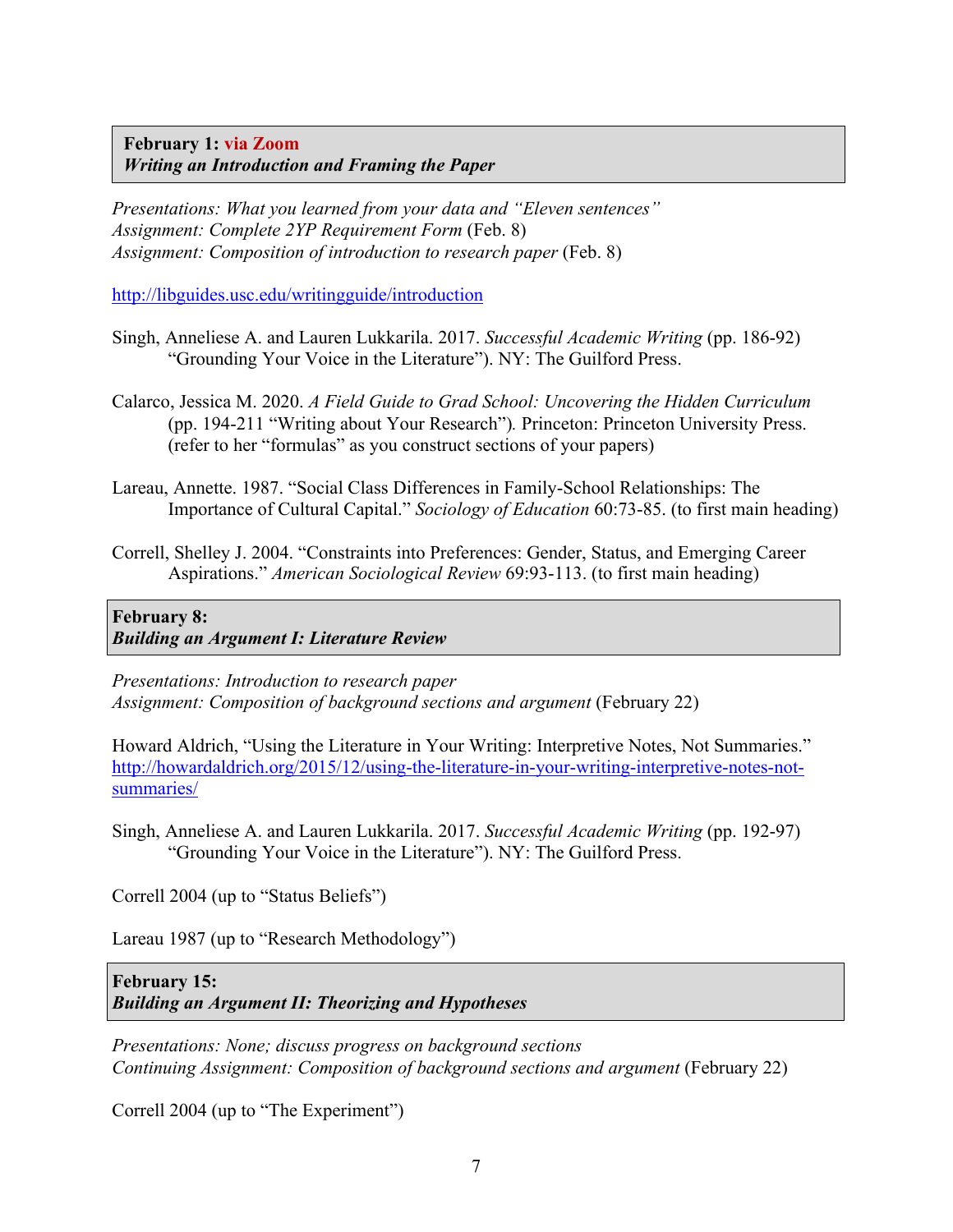Khanna, Nikki. 2004. "The Role of Reflected Appraisals in Racial Identity: The Case of Multiracial Asians." *Social Psychology Quarterly* 67:115-31. (up to "Data and Methods")

# **February 22:**  *Describing Data Collection*

*Presentations: Background sections and argument Assignment: Composition of methods section of research paper* (March 15)

http://libguides.usc.edu/writingguide/methodology

http://libguides.usc.edu/writingguide/qualitative Lareau 1987 ("Research Methodology")

http://libguides.usc.edu/writingguide/quantitative

Correll 2004 ("The Experiment" up to "Results and Discussion")

Khanna 2004 ("Data and Methods")

Singh, Anneliese A. and Lauren Lukkarila. 2017. *Successful Academic Writing* (pp. 200-09 "The Writing Formula for Empirical Academic Writing"). NY: The Guilford Press.

# **March 1:**  *Considering the Art of Writing*

*Guest Presentation: Writing Center Fellow Presentations: None; discuss progress on methods sections Continuing Assignment: Composition of methods section of research paper* (March 15)

- Becker, Howard S. 1983. "Freshman English for Graduate Students: A Memoir and Two Theories." *The Sociological Quarterly* 24:575-88.
- Vaughn, Diane. 1988. "Intimate Work: Teaching Sociologists to Write." *Teaching Sociology* 16:275-78.
- Bobbitt-Zeher, Donna. 2007. "The Gender Income Gap and the Role of Education." *Sociology of Education* 80:1-22. (All)

**March 8:**  *Spring break (no class!!)*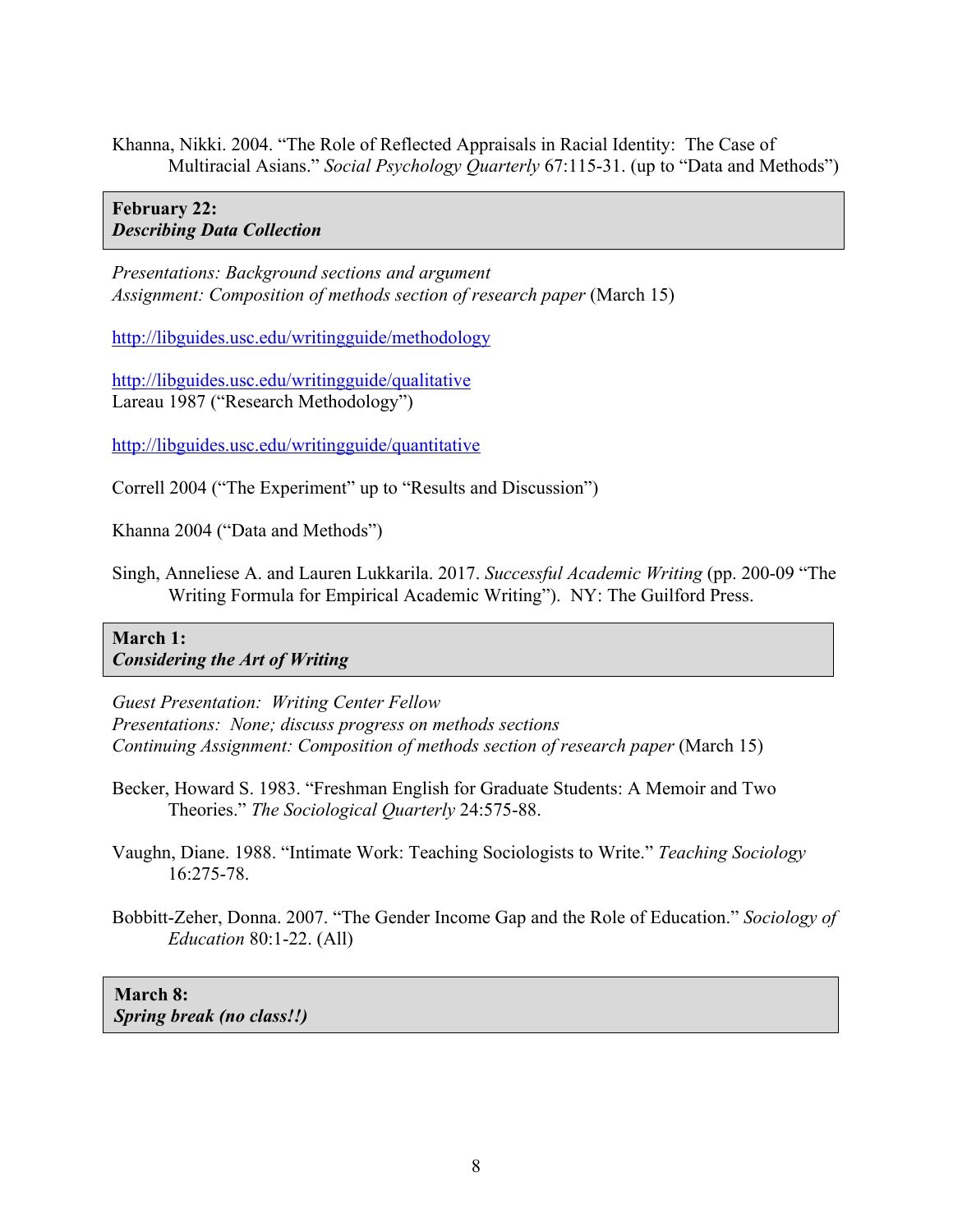# **March 15 & 22:**  *Tackling Analysis* (JPE: Data Practices)

*Presentations: Methods sections Assignment: Composing preliminary quantitative/qualitative findings* (April 5)

Singh, Anneliese A. and Lauren Lukkarila. 2017. *Successful Academic Writing* (pp. 210-13 "The Writing Formula for Empirical Academic Writing"). NY: The Guilford Press.

# *Quantitative*

Correll 2004 ("Results and Discussion")

Khanna 2004 ("Findings" up to "The Influence of Reflected Appraisals…")

Schuman, Howard. 2002. "Sense and Nonsense about Surveys." *Contexts* 1:40-47

# *Qualitative*

Lareau 1987 ("Teachers' Requests for Parental Involvement" to the "Discussion")

Khanna 2004 ("Influence of Reflected Appraisals…" to "Discussion and Conclusions")

Weiss, Robert S. 2004. "In Their Own Words: Making the Most of Qualitative Interviews." *Contexts* 3:44-51.

# **March 29:**

*Submitting for Publication and Responding to Reviews* (JPE: Authorship & Peer Review)

*Presentations: None; discuss progress on results for quantitative and qualitative studies Guest Presentations: The paper submission process and experience Continuing Assignment: Composing preliminary quantitative/qualitative findings* (April 5)

- Bartkowski, John P., Carma S. Deem, and Christopher G. Ellison. 2015. "Publishing in Academic Journals: Strategic Advice for Doctoral Students and Academic Mentors." *American Sociologist* 46:99-115.
- Calarco, Jessica M. 2020. *A Field Guide to Grad School: Uncovering the Hidden Curriculum*  (pp. 212-48 "Publishing and Promoting Your Work")*.* Princeton: Princeton University Press.
- Agarwal, Rajshree, Raj Echambadi, April M. Franco, and M. B. Sarkar. 2006. "Reap Rewards: Maximizing Benefits from Reviewer Comments." *Academy of Management Journal* 49:191-96.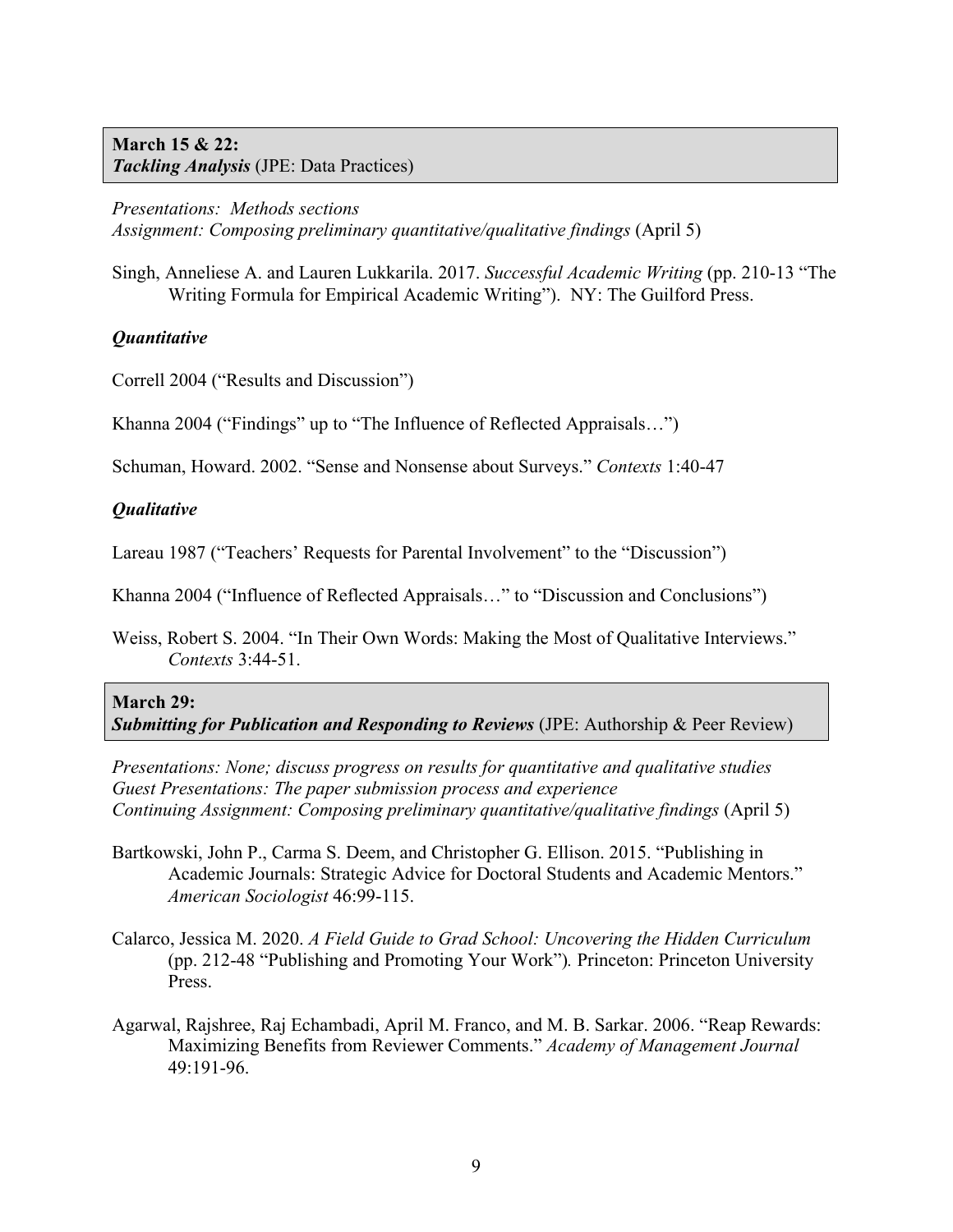Seibert, Scott E. 2006. "Anatomy of an R&R (Or, Reviewers are an Author's Best Friends)." *Academy of Management Journal* 49:203-07.

# **April 5:**  *Heading into the Discussion*

*Presentations: Preliminary results for quantitative and qualitative studies Assignment: Composition of the discussion/conclusion sections of research paper* (April 12)

Lareau 1987 ("Discussion" to end)

Correll 2004 ("Summary" to end)

Khanna 2004 ("Discussion and Conclusions")

Singh, Anneliese A. and Lauren Lukkarila. 2017. *Successful Academic Writing* (pp. 213-19 "The Writing Formula for Empirical Academic Writing"). NY: The Guilford Press.

**April 12:** *Putting Together Research Presentations* 

*Presentations: Discussion sections* 

*Assignment: Revisions of discussion/conclusion sections for preliminary full draft and preliminary slides for ASA style meeting presentation* (April 19)

https://howardaldrich.org/2018/04/papers-into-powerpoint-help-your-students-turn-their-papersinto-powerpoint-slides/

http://libguides.usc.edu/writingguide/oralpresentation

Calarco, Jessica M. 2020. *A Field Guide to Grad School: Uncovering the Hidden Curriculum*  (pp. 265-84 "Talking about Your Research" and skim 285-301 "Going to Conferences")*.*  Princeton: Princeton University Press.

**April 19:**  *Workshopping Presentations, Finalizing Papers* 

*Discussion: Preliminary paper drafts and ASA style meeting presentations*

**TBD – but likely February 2023** *Presenting Your Research and Moving Forward*

*Department presentations: ASA style meeting presentations with discussion*

# **Final papers are due Tuesday, May 3 at midnight** (per instructions)